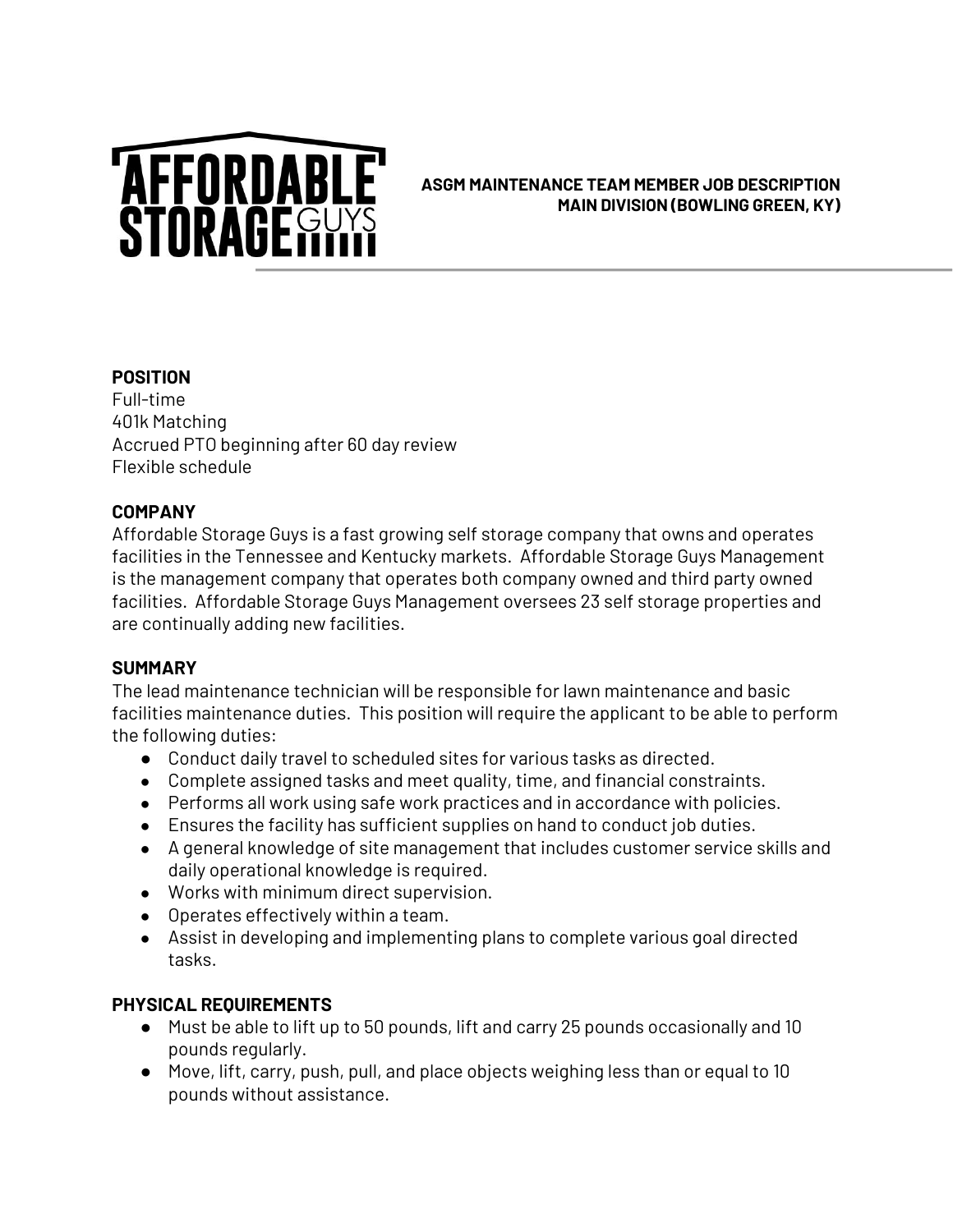- Long periods of standing.
- Ability to bend, stoop, climb, and dig as needed.
- Must be able to operate various loud and vibrating maintenance tools and equipment.
- Able to work inside and outdoors in various climates.

### **LAWN CARE**

- Maintaining the lawn care (mowing & weed eating) at each of the properties on a weekly basis.
- Spraying weeds along all fence lines and around each building as needed.
- Leaf removal on property including around buildings, driveways, and guttering.
- Snow removal along walkways and smaller main drive lanes.

Equipment will be provided and will include riding zero-turn mower, push mower, weed eater, leaf blower and backpack sprayer. This equipment will need to be transported between the facilities and a trailer will be provided. The applicant will need a vehicle that has the ability to transport a small trailer with this equipment.

# **WALK-THROUGH/LOCK CHECKS**

Our properties are all quite busy. It is most important that we maintain consistent eyes on each of the locations in order to provide the best customer experience. Since there is no on-site manager on every property, your visits are especially valuable.

Example list of job duties to be performed during each visit:

- Lock checks Compare the site map provided by Detra to make sure that each vacant unit is properly tagged as rent-ready and that all delinquent units are properly overlocked. Each and every door is to be checked at every visit.
- Check the drop box and mail box for payments and mail at facilities that have them. Payments are to be mailed to Detra immediately, without exception. Preaddressed, stamped envelopes are inside the drop box.
- Returned Overlocks Make note of each overlock that is returned so we can make sure these locks do not end up 'missing' later.
- Clean Vacant Units All vacant units should be completely and thoroughly swept out (floors, walls and back of door), sprayed with bug spray and treated with rodent packs after the tenant has moved out. Once the unit is rent-ready, place a new lock and key chain inside the door and secure the unit using a yellow tag.
- Sweep Driveways All driveways are to be kept clean and free of all debris (broken glass, nails, cigarette butts, and trash).

Example list of job duties to be performed on a monthly basis:

- Bait Boxes Check all boxes on the property to make sure bait is in each box.
- Property Maintenance Check Do a thorough walk-through of the entire property checking for damage to the buildings, doors, driveways, etc.